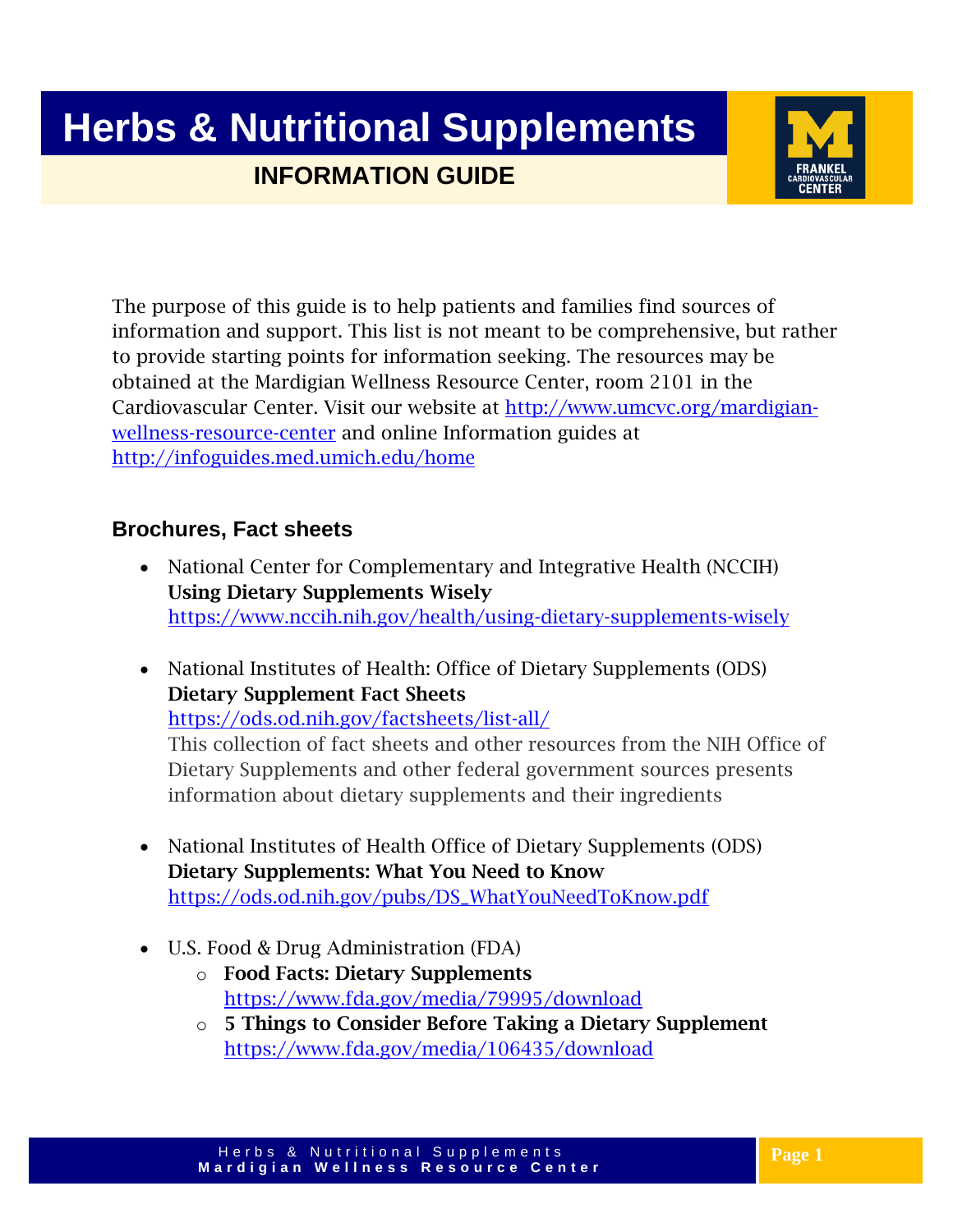## **Herbs & Nutritional Supplements INFORMATION GUIDE**



#### **Books**

- Dasgupta, Amitava. Prescription or Poison?: The Benefits and Dangers of Herbal Remedies. Alameda, CA: Hunter House Inc, 2010.
- Shane-McWhorter, Laura. American Diabetes Association Guide to Herbs and Nutritional Supplements: What You Need to Know from Aloe to Zinc. Alexandria, VA: American Diabetes Association, 2009.

#### **Web Resources**

- National Center for Complementary and Integrative Health (NCCIH): Dietary and Herbal Supplements <http://nccam.nih.gov/health/supplements> This site provides general information on dietary supplements and herbs as well as facts sheets on specific supplements.
- National Center for Complementary and Integrative Health (NCCIH): Understanding Drug-Supplement Interactions [https://nccih.nih.gov/health/know-science/how-medications](https://nccih.nih.gov/health/know-science/how-medications-supplements-interact)[supplements-interact](https://nccih.nih.gov/health/know-science/how-medications-supplements-interact)

This site provides information on harmful drug and supplement interactions and stresses the importance of telling your health care provider all that you are taking.

• National Center for Complementary and Integrative Health (NCCIH): Herbs at a Glance

<https://nccih.nih.gov/health/herbsataglance.htm> This site provides brief fact sheets with basic information on specific

herbs or botanicals.